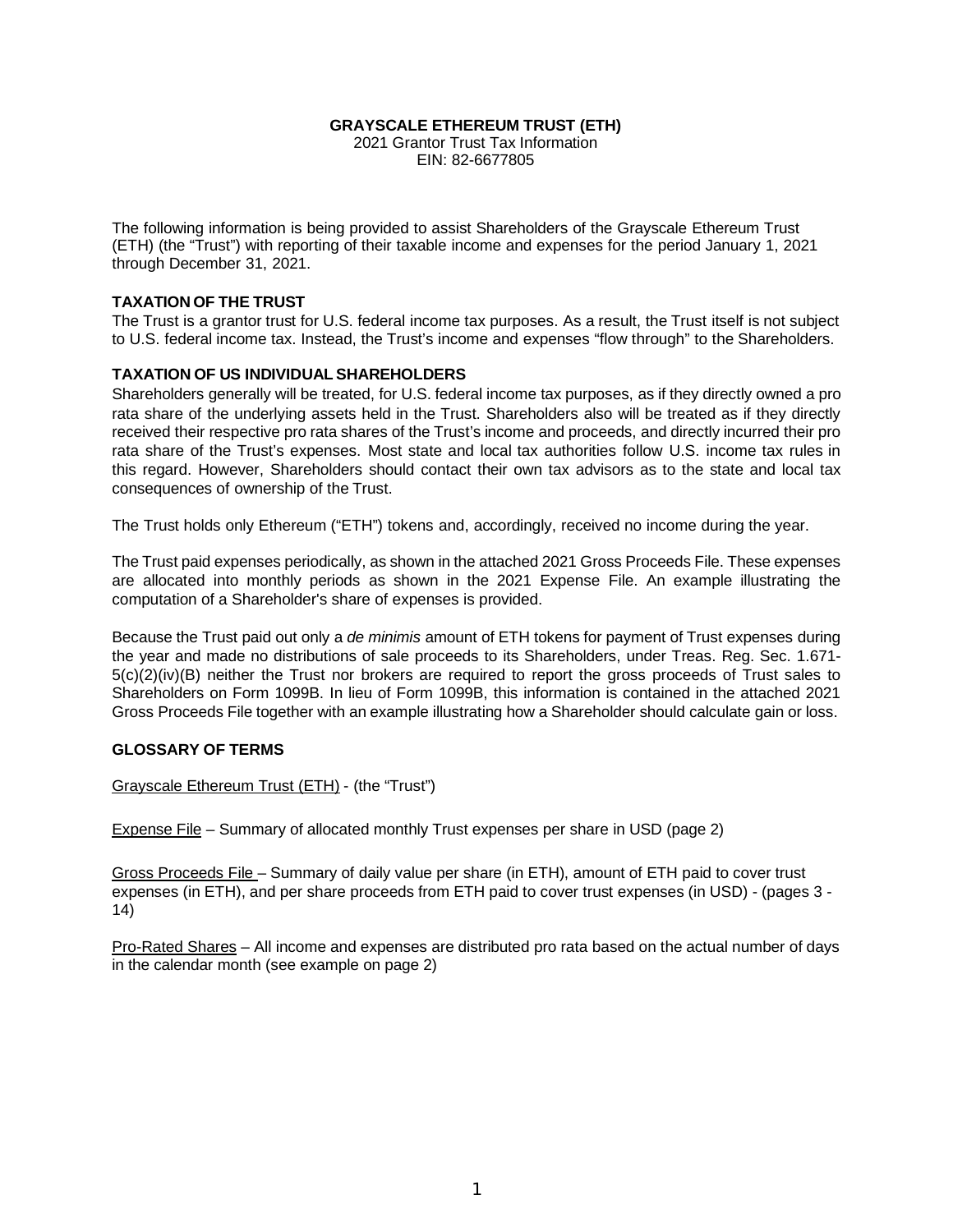# **GRAYSCALE ETHEREUM TRUST (ETH) 2021 EXPENSE FILE**

| <b>Date</b>           | <b>Expenses Per Share</b><br>(USD) | <b>Amount of ETH Per Share</b> |
|-----------------------|------------------------------------|--------------------------------|
| January               | 0.02713399                         | 0.00002184                     |
| <b>February</b>       | 0.03274286                         | 0.00001963                     |
| March                 | 0.03843549                         | 0.00002175                     |
| April                 | 0.05051897                         | 0.00002100                     |
| May                   | 0.06972245                         | 0.00002165                     |
| June                  | 0.04761803                         | 0.00002092                     |
| July                  | 0.04737926                         | 0.00002157                     |
| <b>August</b>         | 0.06860098                         | 0.00002152                     |
| <b>September</b>      | 0.06615081                         | 0.00002078                     |
| October               | 0.08368858                         | 0.00002143                     |
| <b>November</b>       | 0.09211594                         | 0.00002070                     |
| <b>December</b>       | 0.08366866                         | 0.00002134                     |
| <b>Total for year</b> | 0.70777602                         | 0.00025413                     |

#### **Summary of Expenses by Month (Details on pages 3-14)**

#### **How to Calculate the Shareholder's Investment Expenses**

Identify in the table above the months (full and partial) in which the Shareholder held shares in the Trust. The amount in the column labeled "Expenses Per Share," represents the amount of investment expense paid per share for a full month. For any month in which the shares were not held on each day in such month, the expenses should be pro-rated based on the number of days held (see attached details for each month pages 3-14).

### **Example illustrating calculation of a Shareholder's 2021 Grayscale Ethereum Trust (ETH) Expenses**

Assume that a Shareholder purchased 20,000 shares on February 15, 2021 and sold them on September 15, 2021. For the month of February, Shareholder's expenses are \$0.03274286 (See Summary Table above – February Factor) x (13/28) =  $$0.01520204$  per share. For the months of March through August, the expenses per share are as shown in the summary table above. For the month of September, Shareholder's expenses are \$ 0.06615081 (See Summary Table above – September Factor) x (15/30) = \$ 0.03307541. The total expenses for Shareholder are therefore \$ 0.37055263 per share (sum of all factors from February 15th through September 15th) multiplied by the number of shares held (20,000), or \$7,411.05.

| <b>Total Expenses Per Share</b>                    | \$0.37055263  |
|----------------------------------------------------|---------------|
| <b>Total Shares</b>                                | 20,000        |
| <b>Total Expense</b>                               | $$-.7,411.05$ |
| (Please consult your tax advisor as to reporting). |               |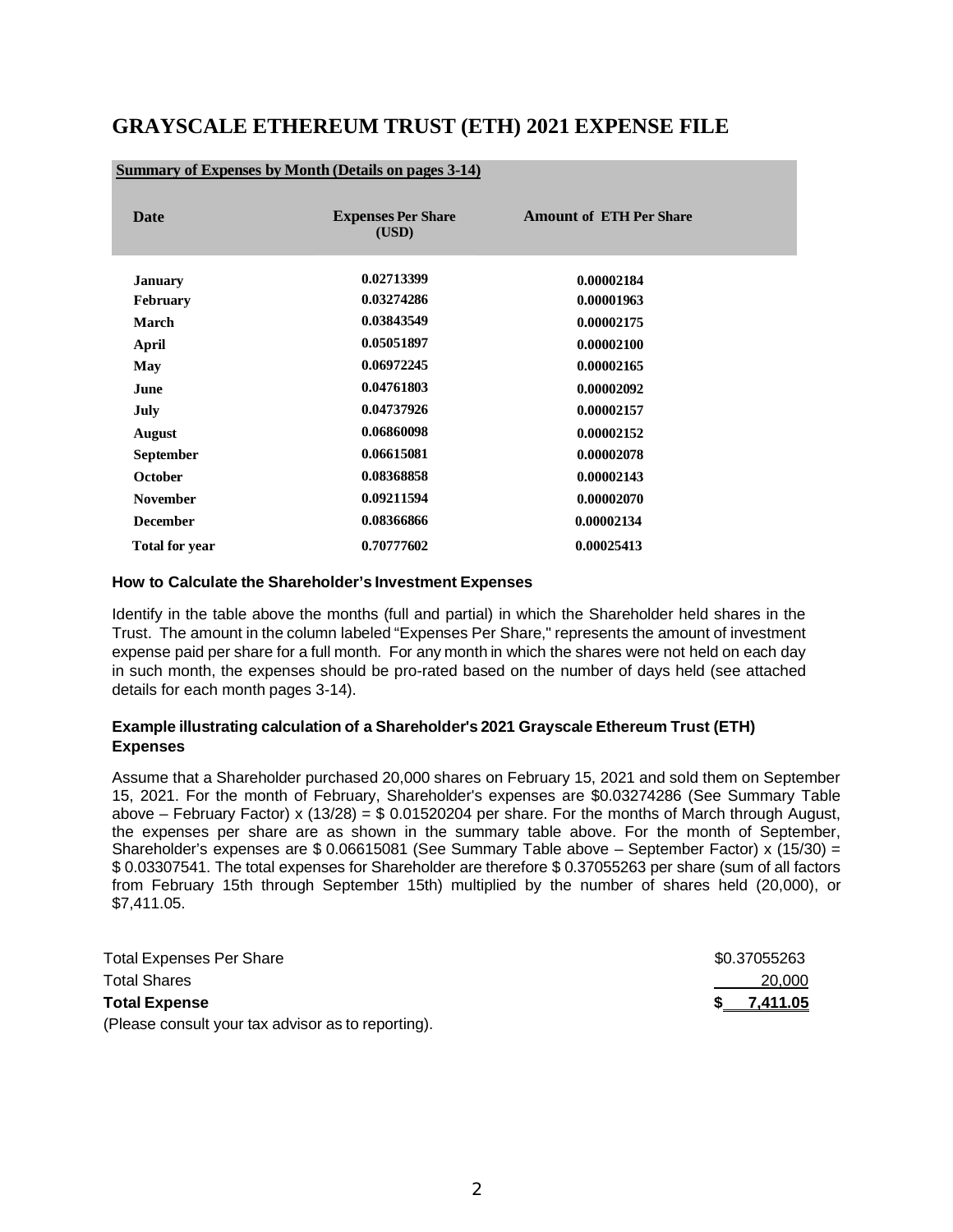| Date      | <b>ETH Per Share</b> | <b>Number of ETH</b><br><b>Used to Cover</b><br><b>Trust Expenses</b><br>Per Share (in ETH) | <b>Proceeds from Payout</b><br>of ETH to Cover Trust<br><b>Expenses Per Share</b><br>(in USD) |
|-----------|----------------------|---------------------------------------------------------------------------------------------|-----------------------------------------------------------------------------------------------|
|           |                      |                                                                                             |                                                                                               |
| 1/1/2021  | 0.01029526           |                                                                                             |                                                                                               |
| 1/2/2021  | 0.01029455           |                                                                                             |                                                                                               |
| 1/3/2021  | 0.01029384           |                                                                                             |                                                                                               |
| 1/4/2021  | 0.01029314           |                                                                                             |                                                                                               |
| 1/5/2021  | 0.01029243           |                                                                                             |                                                                                               |
| 1/6/2021  | 0.01029173           |                                                                                             |                                                                                               |
| 1/7/2021  | 0.01029102           |                                                                                             |                                                                                               |
| 1/8/2021  | 0.01029032           | 0.00000494                                                                                  | 0.00566209                                                                                    |
| 1/9/2021  | 0.01028962           |                                                                                             |                                                                                               |
| 1/10/2021 | 0.01028891           |                                                                                             |                                                                                               |
| 1/11/2021 | 0.01028821           |                                                                                             |                                                                                               |
| 1/12/2021 | 0.01028750           |                                                                                             |                                                                                               |
| 1/13/2021 | 0.01028680           | 0.00000352                                                                                  | 0.00391925                                                                                    |
| 1/14/2021 | 0.01028609           |                                                                                             |                                                                                               |
| 1/15/2021 | 0.01028539           |                                                                                             |                                                                                               |
| 1/16/2021 | 0.01028468           |                                                                                             |                                                                                               |
| 1/17/2021 | 0.01028398           |                                                                                             |                                                                                               |
| 1/18/2021 | 0.01028327           |                                                                                             |                                                                                               |
| 1/19/2021 | 0.01028257           |                                                                                             |                                                                                               |
| 1/20/2021 | 0.01028187           | 0.00000493                                                                                  | 0.00657305                                                                                    |
| 1/21/2021 | 0.01028116           |                                                                                             |                                                                                               |
| 1/22/2021 | 0.01028046           |                                                                                             |                                                                                               |
| 1/23/2021 | 0.01027975           |                                                                                             |                                                                                               |
| 1/24/2021 | 0.01027905           |                                                                                             |                                                                                               |
| 1/25/2021 | 0.01027834           |                                                                                             |                                                                                               |
| 1/26/2021 | 0.01027764           |                                                                                             |                                                                                               |
| 1/27/2021 | 0.01027694           | 0.00000493                                                                                  | 0.00636455                                                                                    |
| 1/28/2021 | 0.01027623           |                                                                                             |                                                                                               |
| 1/29/2021 | 0.01027553           |                                                                                             |                                                                                               |
| 1/30/2021 | 0.01027483           |                                                                                             |                                                                                               |
| 1/31/2021 | 0.01027412           | 0.00000352                                                                                  | 0.00461505                                                                                    |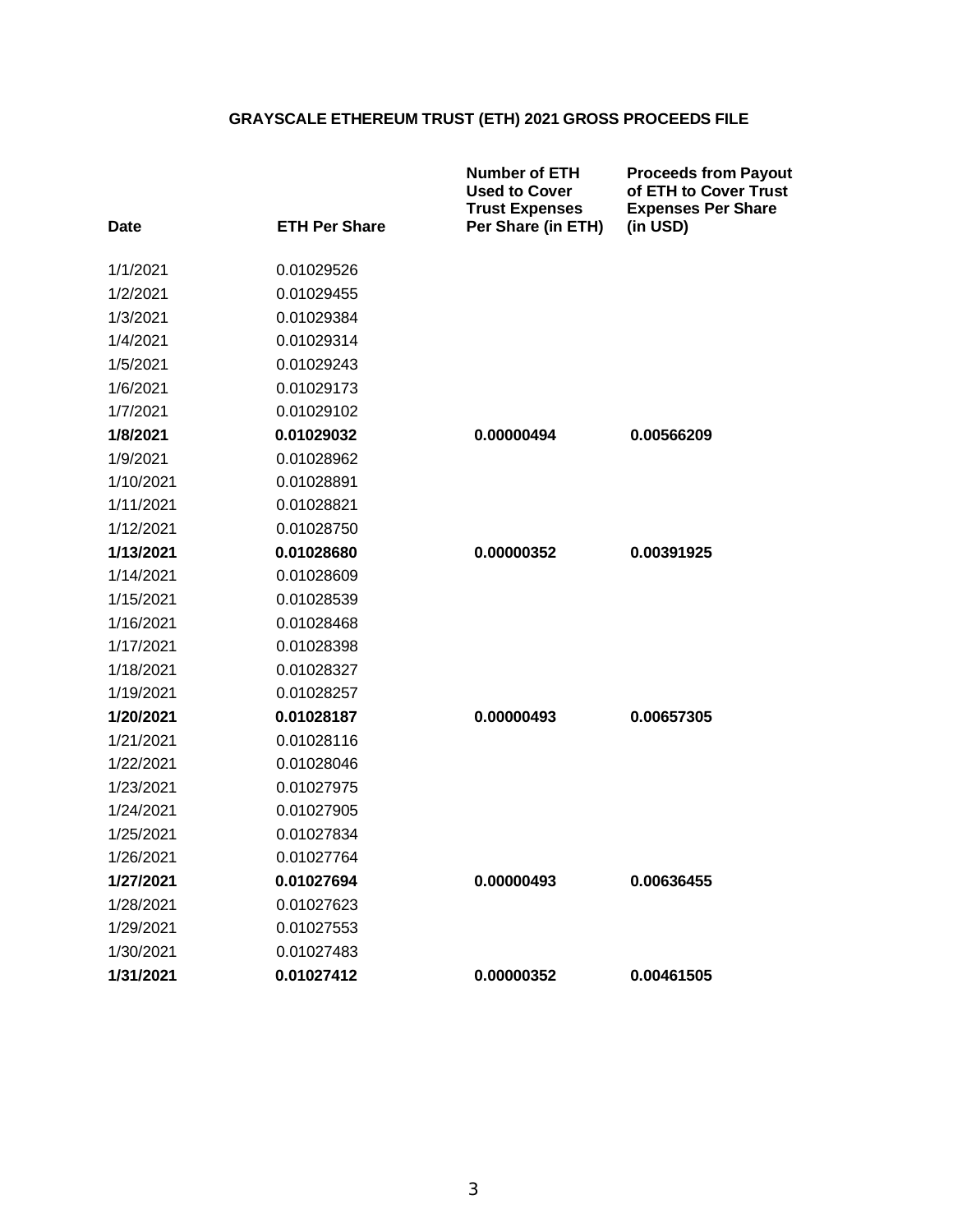| <b>Date</b> | <b>ETH Per Share</b> | <b>Number of ETH</b><br><b>Used to Cover</b><br><b>Trust Expenses</b><br>Per Share (in ETH) | <b>Proceeds from Payout</b><br>of ETH to Cover Trust<br><b>Expenses Per Share</b><br>(in USD) |
|-------------|----------------------|---------------------------------------------------------------------------------------------|-----------------------------------------------------------------------------------------------|
| 2/1/2021    | 0.01027342           |                                                                                             |                                                                                               |
| 2/2/2021    | 0.01027271           |                                                                                             |                                                                                               |
| 2/3/2021    | 0.01027201           | 0.00000140                                                                                  | 0.00229504                                                                                    |
| 2/4/2021    | 0.01027131           |                                                                                             |                                                                                               |
| 2/5/2021    | 0.01027060           |                                                                                             |                                                                                               |
| 2/6/2021    | 0.01026990           |                                                                                             |                                                                                               |
| 2/7/2021    | 0.01026920           |                                                                                             |                                                                                               |
| 2/8/2021    | 0.01026849           |                                                                                             |                                                                                               |
| 2/9/2021    | 0.01026779           |                                                                                             |                                                                                               |
| 2/10/2021   | 0.01026709           | 0.00000489                                                                                  | 0.00838390                                                                                    |
| 2/11/2021   | 0.01026638           |                                                                                             |                                                                                               |
| 2/12/2021   | 0.01026568           |                                                                                             |                                                                                               |
| 2/13/2021   | 0.01026498           |                                                                                             |                                                                                               |
| 2/14/2021   | 0.01026427           |                                                                                             |                                                                                               |
| 2/15/2021   | 0.01026357           |                                                                                             |                                                                                               |
| 2/16/2021   | 0.01026287           |                                                                                             |                                                                                               |
| 2/17/2021   | 0.01026216           | 0.00000491                                                                                  | 0.00898611                                                                                    |
| 2/18/2021   | 0.01026146           |                                                                                             |                                                                                               |
| 2/19/2021   | 0.01026076           |                                                                                             |                                                                                               |
| 2/20/2021   | 0.01026006           |                                                                                             |                                                                                               |
| 2/21/2021   | 0.01025935           |                                                                                             |                                                                                               |
| 2/22/2021   | 0.01025865           |                                                                                             |                                                                                               |
| 2/23/2021   | 0.01025795           |                                                                                             |                                                                                               |
| 2/24/2021   | 0.01025725           | 0.00000492                                                                                  | 0.00789260                                                                                    |
| 2/25/2021   | 0.01025654           | 0.00000141                                                                                  | 0.00221326                                                                                    |
| 2/26/2021   | 0.01025584           |                                                                                             |                                                                                               |
| 2/27/2021   | 0.01025514           |                                                                                             |                                                                                               |
| 2/28/2021   | 0.01025444           | 0.00000210                                                                                  | 0.00297195                                                                                    |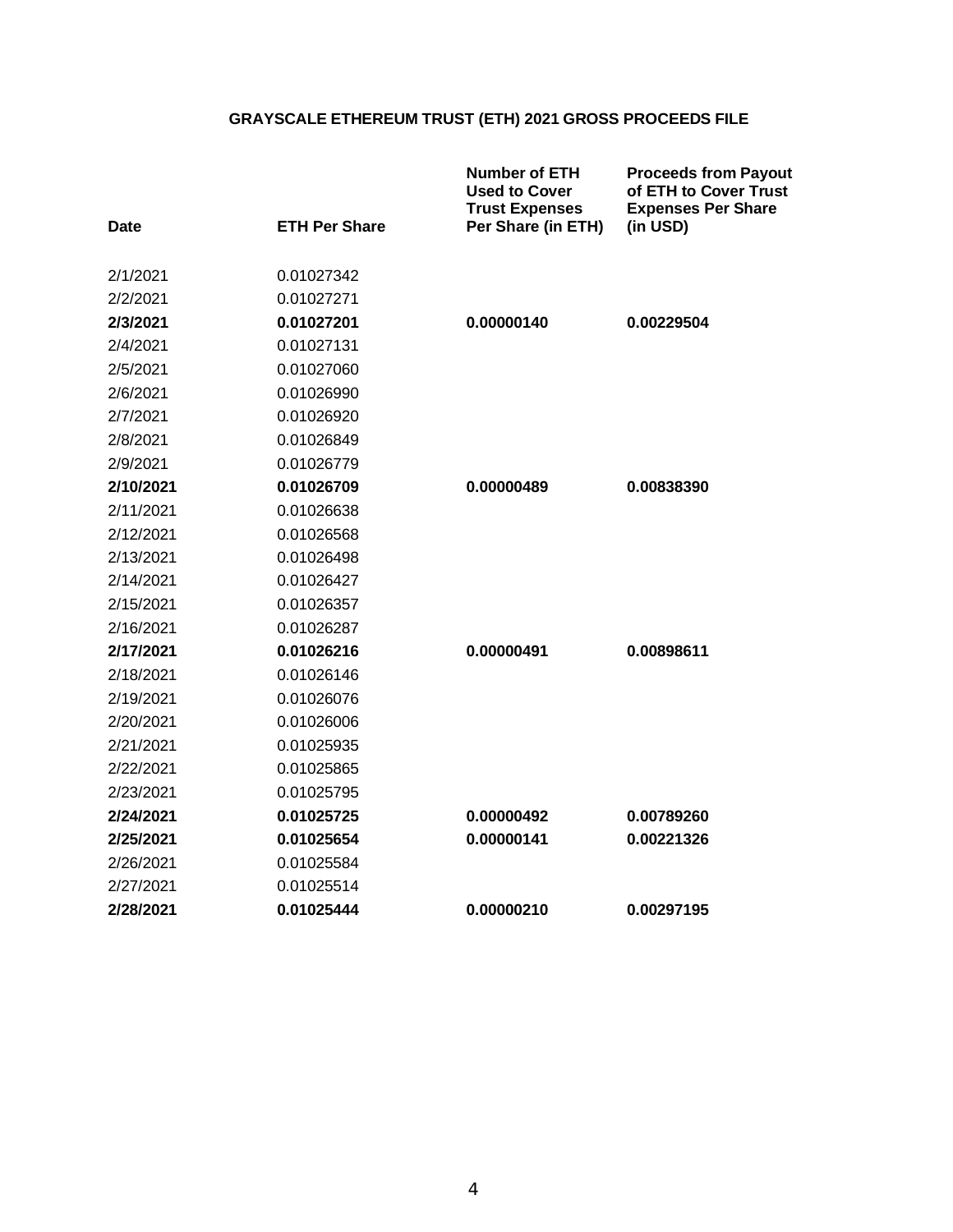| <b>Date</b> | <b>ETH Per Share</b> | <b>Number of ETH</b><br><b>Used to Cover</b><br><b>Trust Expenses</b><br>Per Share (in ETH) | <b>Proceeds from Payout</b><br>of ETH to Cover Trust<br><b>Expenses Per Share</b><br>(in USD) |
|-------------|----------------------|---------------------------------------------------------------------------------------------|-----------------------------------------------------------------------------------------------|
| 3/1/2021    | 0.01025373           |                                                                                             |                                                                                               |
| 3/2/2021    | 0.01025303           |                                                                                             |                                                                                               |
| 3/3/2021    | 0.01025233           |                                                                                             |                                                                                               |
| 3/4/2021    | 0.01025163           |                                                                                             |                                                                                               |
| 3/5/2021    | 0.01025092           | 0.00000281                                                                                  | 0.00431336                                                                                    |
| 3/6/2021    | 0.01025022           |                                                                                             |                                                                                               |
| 3/7/2021    | 0.01024952           |                                                                                             |                                                                                               |
| 3/8/2021    | 0.01024882           |                                                                                             |                                                                                               |
| 3/9/2021    | 0.01024812           |                                                                                             |                                                                                               |
| 3/10/2021   | 0.01024741           | 0.00000351                                                                                  | 0.00633174                                                                                    |
| 3/11/2021   | 0.01024671           |                                                                                             |                                                                                               |
| 3/12/2021   | 0.01024601           |                                                                                             |                                                                                               |
| 3/13/2021   | 0.01024531           |                                                                                             |                                                                                               |
| 3/14/2021   | 0.01024461           |                                                                                             |                                                                                               |
| 3/15/2021   | 0.01024391           |                                                                                             |                                                                                               |
| 3/16/2021   | 0.01024320           |                                                                                             |                                                                                               |
| 3/17/2021   | 0.01024250           | 0.00000561                                                                                  | 0.01025736                                                                                    |
| 3/18/2021   | 0.01024180           |                                                                                             |                                                                                               |
| 3/19/2021   | 0.01024110           |                                                                                             |                                                                                               |
| 3/20/2021   | 0.01024040           |                                                                                             |                                                                                               |
| 3/21/2021   | 0.01023970           |                                                                                             |                                                                                               |
| 3/22/2021   | 0.01023900           |                                                                                             |                                                                                               |
| 3/23/2021   | 0.01023829           |                                                                                             |                                                                                               |
| 3/24/2021   | 0.01023759           | 0.00000421                                                                                  | 0.00687665                                                                                    |
| 3/25/2021   | 0.01023689           |                                                                                             |                                                                                               |
| 3/26/2021   | 0.01023619           |                                                                                             |                                                                                               |
| 3/27/2021   | 0.01023549           |                                                                                             |                                                                                               |
| 3/28/2021   | 0.01023479           |                                                                                             |                                                                                               |
| 3/29/2021   | 0.01023409           |                                                                                             |                                                                                               |
| 3/30/2021   | 0.01023339           |                                                                                             |                                                                                               |
| 3/31/2021   | 0.01023269           | 0.00000561                                                                                  | 0.01065638                                                                                    |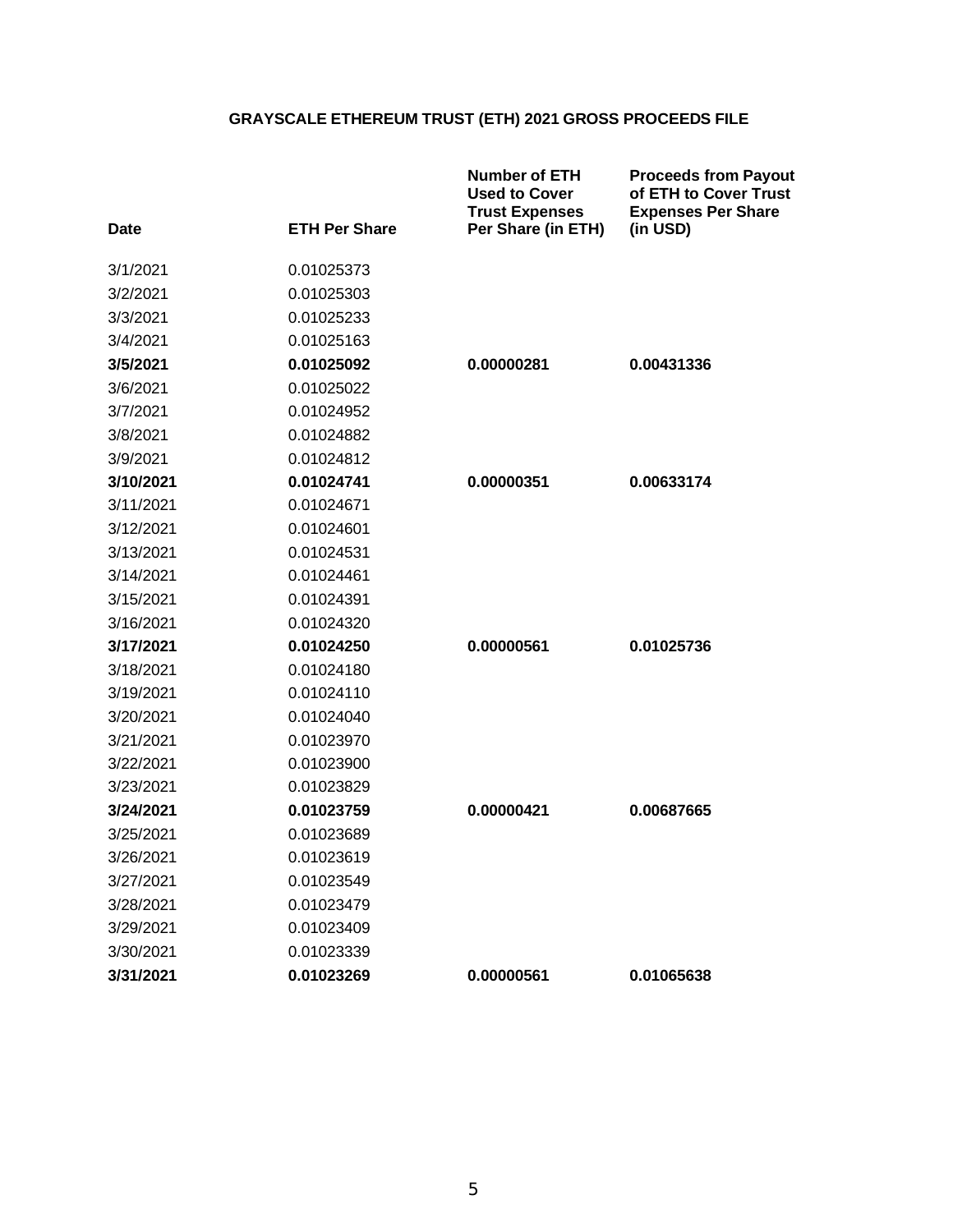| Date      | <b>ETH Per Share</b> | <b>Number of ETH</b><br><b>Used to Cover</b><br><b>Trust Expenses</b><br>Per Share (in ETH) | <b>Proceeds from Payout</b><br>of ETH to Cover Trust<br><b>Expenses Per Share</b><br>(in USD) |
|-----------|----------------------|---------------------------------------------------------------------------------------------|-----------------------------------------------------------------------------------------------|
| 4/1/2021  | 0.01023198           |                                                                                             |                                                                                               |
| 4/2/2021  | 0.01023128           |                                                                                             |                                                                                               |
| 4/3/2021  | 0.01023058           |                                                                                             |                                                                                               |
| 4/4/2021  | 0.01022988           |                                                                                             |                                                                                               |
| 4/5/2021  | 0.01022918           |                                                                                             |                                                                                               |
| 4/6/2021  | 0.01022848           |                                                                                             |                                                                                               |
| 4/7/2021  | 0.01022778           |                                                                                             |                                                                                               |
| 4/8/2021  | 0.01022708           | 0.00000420                                                                                  | 0.00865180                                                                                    |
| 4/9/2021  | 0.01022638           |                                                                                             |                                                                                               |
| 4/10/2021 | 0.01022568           |                                                                                             |                                                                                               |
| 4/11/2021 | 0.01022498           |                                                                                             |                                                                                               |
| 4/12/2021 | 0.01022428           | 0.00000420                                                                                  | 0.00899480                                                                                    |
| 4/13/2021 | 0.01022358           |                                                                                             |                                                                                               |
| 4/14/2021 | 0.01022288           |                                                                                             |                                                                                               |
| 4/15/2021 | 0.01022218           |                                                                                             |                                                                                               |
| 4/16/2021 | 0.01022148           |                                                                                             |                                                                                               |
| 4/17/2021 | 0.01022078           |                                                                                             |                                                                                               |
| 4/18/2021 | 0.01022008           |                                                                                             |                                                                                               |
| 4/19/2021 | 0.01021938           |                                                                                             |                                                                                               |
| 4/20/2021 | 0.01021868           | 0.00000490                                                                                  | 0.01141135                                                                                    |
| 4/21/2021 | 0.01021798           |                                                                                             |                                                                                               |
| 4/22/2021 | 0.01021728           |                                                                                             |                                                                                               |
| 4/23/2021 | 0.01021658           |                                                                                             |                                                                                               |
| 4/24/2021 | 0.01021588           |                                                                                             |                                                                                               |
| 4/25/2021 | 0.01021518           |                                                                                             |                                                                                               |
| 4/26/2021 | 0.01021448           |                                                                                             |                                                                                               |
| 4/27/2021 | 0.01021378           |                                                                                             |                                                                                               |
| 4/28/2021 | 0.01021308           |                                                                                             |                                                                                               |
| 4/29/2021 | 0.01021238           |                                                                                             |                                                                                               |
| 4/30/2021 | 0.01021168           | 0.00000770                                                                                  | 0.02146102                                                                                    |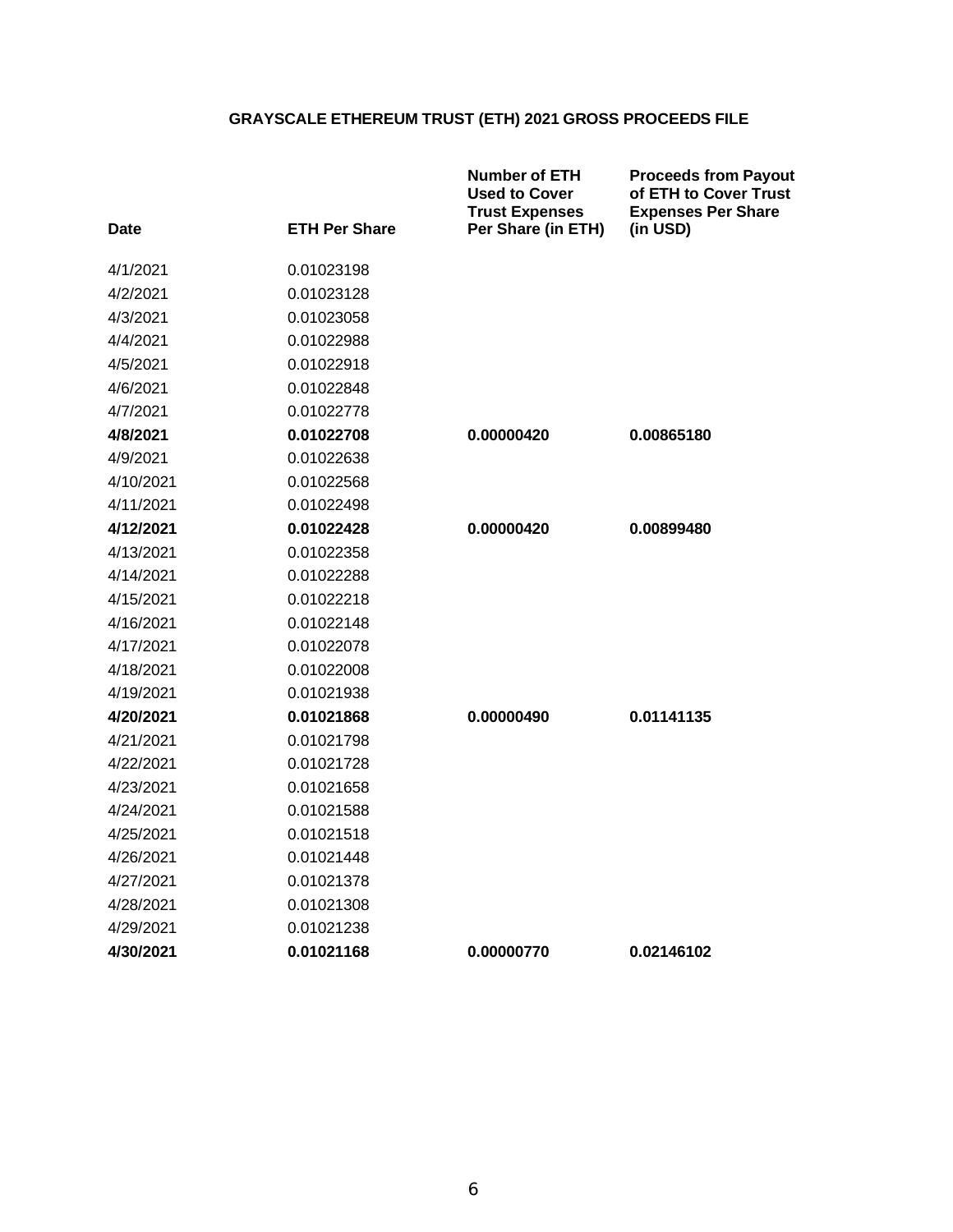| Date      | <b>ETH Per Share</b> | <b>Number of ETH</b><br><b>Used to Cover</b><br><b>Trust Expenses</b><br>Per Share (in ETH) | <b>Proceeds from Payout</b><br>of ETH to Cover Trust<br><b>Expenses Per Share</b><br>(in USD) |
|-----------|----------------------|---------------------------------------------------------------------------------------------|-----------------------------------------------------------------------------------------------|
| 5/1/2021  | 0.01021098           |                                                                                             |                                                                                               |
| 5/2/2021  | 0.01021028           |                                                                                             |                                                                                               |
| 5/3/2021  | 0.01020958           |                                                                                             |                                                                                               |
| 5/4/2021  | 0.01020888           |                                                                                             |                                                                                               |
| 5/5/2021  | 0.01020818           | 0.00000350                                                                                  | 0.01218803                                                                                    |
| 5/6/2021  | 0.01020748           |                                                                                             |                                                                                               |
| 5/7/2021  | 0.01020678           |                                                                                             |                                                                                               |
| 5/8/2021  | 0.01020609           |                                                                                             |                                                                                               |
| 5/9/2021  | 0.01020539           |                                                                                             |                                                                                               |
| 5/10/2021 | 0.01020469           |                                                                                             |                                                                                               |
| 5/11/2021 | 0.01020399           |                                                                                             |                                                                                               |
| 5/12/2021 | 0.01020329           | 0.00000419                                                                                  | 0.01715486                                                                                    |
| 5/13/2021 | 0.01020259           |                                                                                             |                                                                                               |
| 5/14/2021 | 0.01020189           |                                                                                             |                                                                                               |
| 5/15/2021 | 0.01020119           |                                                                                             |                                                                                               |
| 5/16/2021 | 0.01020049           |                                                                                             |                                                                                               |
| 5/17/2021 | 0.01019980           |                                                                                             |                                                                                               |
| 5/18/2021 | 0.01019910           | 0.00000419                                                                                  | 0.01428521                                                                                    |
| 5/19/2021 | 0.01019840           |                                                                                             |                                                                                               |
| 5/20/2021 | 0.01019770           |                                                                                             |                                                                                               |
| 5/21/2021 | 0.01019700           |                                                                                             |                                                                                               |
| 5/22/2021 | 0.01019630           |                                                                                             |                                                                                               |
| 5/23/2021 | 0.01019561           |                                                                                             |                                                                                               |
| 5/24/2021 | 0.01019491           | 0.00000489                                                                                  | 0.01297192                                                                                    |
| 5/25/2021 | 0.01019421           |                                                                                             |                                                                                               |
| 5/26/2021 | 0.01019351           |                                                                                             |                                                                                               |
| 5/27/2021 | 0.01019281           | 0.00000209                                                                                  | 0.00578475                                                                                    |
| 5/28/2021 | 0.01019211           |                                                                                             |                                                                                               |
| 5/29/2021 | 0.01019142           |                                                                                             |                                                                                               |
| 5/30/2021 | 0.01019072           |                                                                                             |                                                                                               |
| 5/31/2021 | 0.01019002           | 0.00000279                                                                                  | 0.00733768                                                                                    |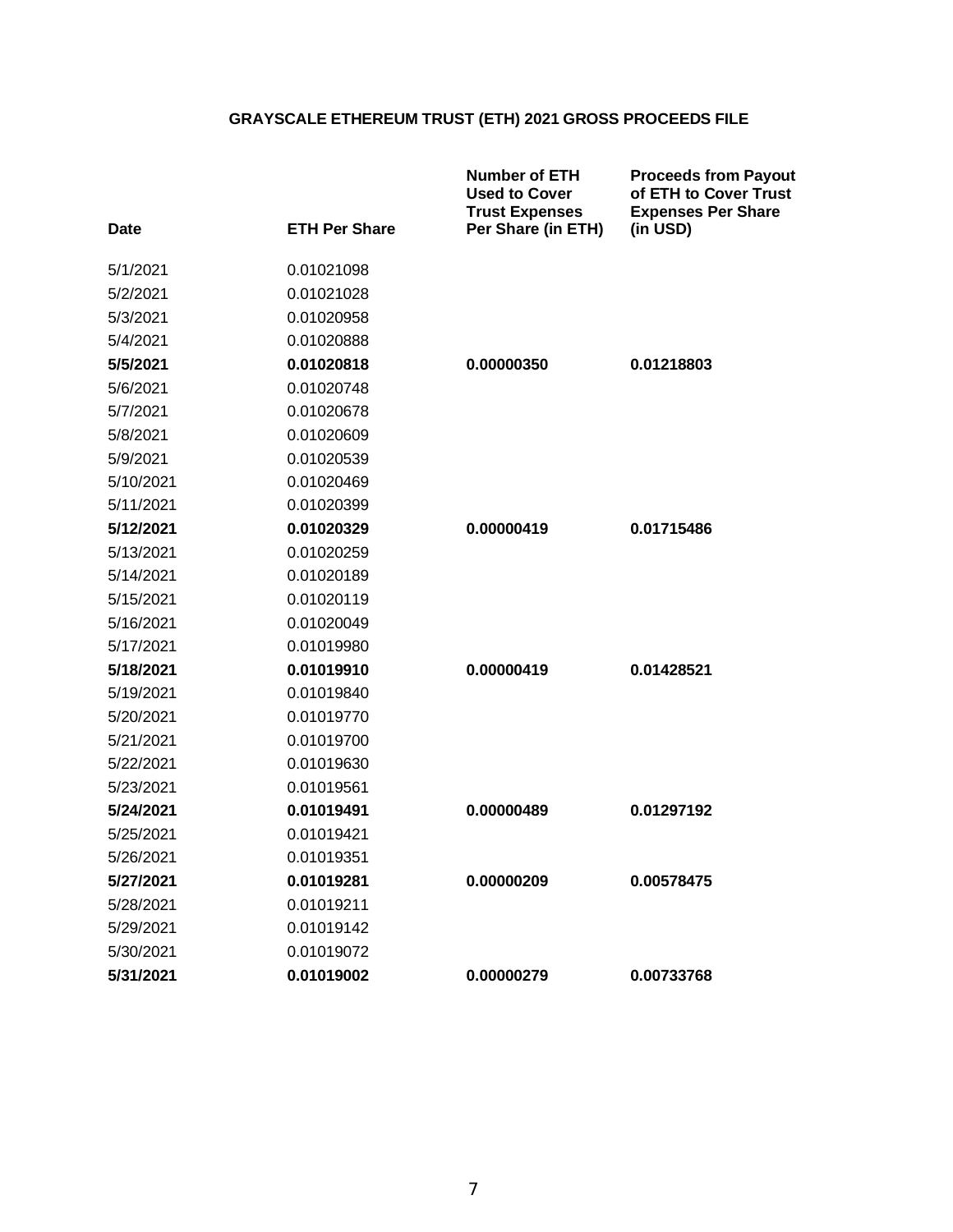| <b>Date</b> | <b>ETH Per Share</b> | <b>Number of ETH</b><br><b>Used to Cover</b><br><b>Trust Expenses</b><br>Per Share (in ETH) | <b>Proceeds from Payout</b><br>of ETH to Cover Trust<br><b>Expenses Per Share</b><br>(in USD) |
|-------------|----------------------|---------------------------------------------------------------------------------------------|-----------------------------------------------------------------------------------------------|
| 6/1/2021    | 0.01018932           |                                                                                             |                                                                                               |
| 6/2/2021    | 0.01018862           |                                                                                             |                                                                                               |
| 6/3/2021    | 0.01018793           |                                                                                             |                                                                                               |
| 6/4/2021    | 0.01018723           | 0.00000279                                                                                  | 0.00749202                                                                                    |
| 6/5/2021    | 0.01018653           |                                                                                             |                                                                                               |
| 6/6/2021    | 0.01018583           |                                                                                             |                                                                                               |
| 6/7/2021    | 0.01018514           |                                                                                             |                                                                                               |
| 6/8/2021    | 0.01018444           |                                                                                             |                                                                                               |
| 6/9/2021    | 0.01018374           |                                                                                             |                                                                                               |
| 6/10/2021   | 0.01018304           | 0.00000419                                                                                  | 0.01029489                                                                                    |
| 6/11/2021   | 0.01018235           |                                                                                             |                                                                                               |
| 6/12/2021   | 0.01018165           |                                                                                             |                                                                                               |
| 6/13/2021   | 0.01018095           |                                                                                             |                                                                                               |
| 6/14/2021   | 0.01018025           |                                                                                             |                                                                                               |
| 6/15/2021   | 0.01017956           |                                                                                             |                                                                                               |
| 6/16/2021   | 0.01017886           |                                                                                             |                                                                                               |
| 6/17/2021   | 0.01017816           |                                                                                             |                                                                                               |
| 6/18/2021   | 0.01017746           | 0.00000349                                                                                  | 0.00751189                                                                                    |
| 6/19/2021   | 0.01017677           |                                                                                             |                                                                                               |
| 6/20/2021   | 0.01017607           |                                                                                             |                                                                                               |
| 6/21/2021   | 0.01017537           |                                                                                             |                                                                                               |
| 6/22/2021   | 0.01017468           |                                                                                             |                                                                                               |
| 6/23/2021   | 0.01017398           |                                                                                             |                                                                                               |
| 6/24/2021   | 0.01017328           | 0.00000488                                                                                  | 0.00981167                                                                                    |
| 6/25/2021   | 0.01017259           |                                                                                             |                                                                                               |
| 6/26/2021   | 0.01017189           |                                                                                             |                                                                                               |
| 6/27/2021   | 0.01017119           |                                                                                             |                                                                                               |
| 6/28/2021   | 0.01017050           |                                                                                             |                                                                                               |
| 6/29/2021   | 0.01016980           |                                                                                             |                                                                                               |
| 6/30/2021   | 0.01016910           | 0.00000557                                                                                  | 0.01250756                                                                                    |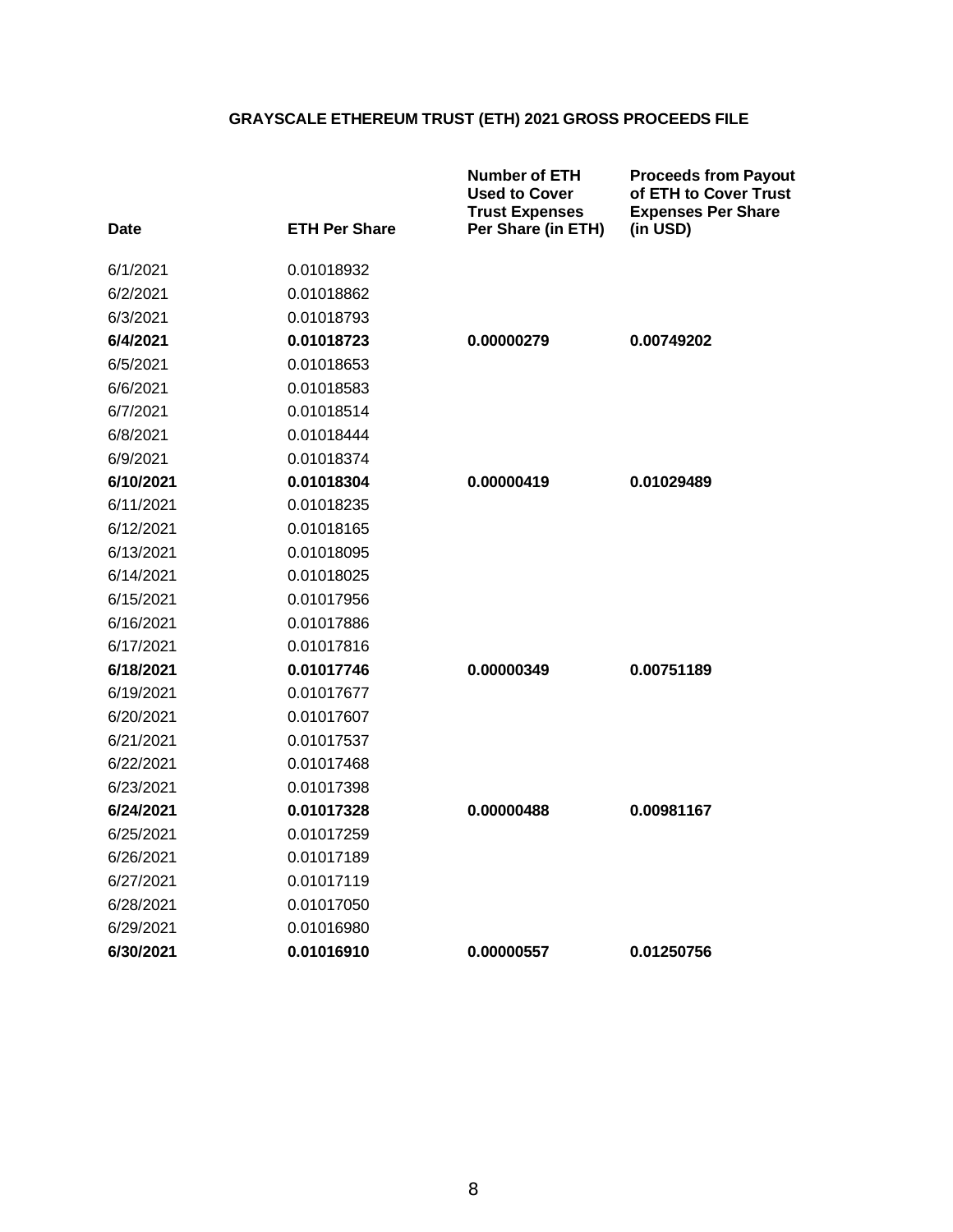|             |                      | <b>Number of ETH</b><br><b>Used to Cover</b><br><b>Trust Expenses</b> | <b>Proceeds from Payout</b><br>of ETH to Cover Trust<br><b>Expenses Per Share</b> |
|-------------|----------------------|-----------------------------------------------------------------------|-----------------------------------------------------------------------------------|
| <b>Date</b> | <b>ETH Per Share</b> | Per Share (in ETH)                                                    | (in USD)                                                                          |
| 7/1/2021    | 0.01016841           |                                                                       |                                                                                   |
| 7/2/2021    | 0.01016771           |                                                                       |                                                                                   |
| 7/3/2021    | 0.01016701           |                                                                       |                                                                                   |
| 7/4/2021    | 0.01016632           |                                                                       |                                                                                   |
| 7/5/2021    | 0.01016562           |                                                                       |                                                                                   |
| 7/6/2021    | 0.01016492           |                                                                       |                                                                                   |
| 7/7/2021    | 0.01016423           | 0.00000418                                                            | 0.00988974                                                                        |
| 7/8/2021    | 0.01016353           |                                                                       |                                                                                   |
| 7/9/2021    | 0.01016284           |                                                                       |                                                                                   |
| 7/10/2021   | 0.01016214           |                                                                       |                                                                                   |
| 7/11/2021   | 0.01016144           |                                                                       |                                                                                   |
| 7/12/2021   | 0.01016075           |                                                                       |                                                                                   |
| 7/13/2021   | 0.01016005           |                                                                       |                                                                                   |
| 7/14/2021   | 0.01015936           | 0.00000487                                                            | 0.00964642                                                                        |
| 7/15/2021   | 0.01015866           |                                                                       |                                                                                   |
| 7/16/2021   | 0.01015796           |                                                                       |                                                                                   |
| 7/17/2021   | 0.01015727           |                                                                       |                                                                                   |
| 7/18/2021   | 0.01015657           |                                                                       |                                                                                   |
| 7/19/2021   | 0.01015588           |                                                                       |                                                                                   |
| 7/20/2021   | 0.01015518           |                                                                       |                                                                                   |
| 7/21/2021   | 0.01015449           | 0.00000487                                                            | 0.00943339                                                                        |
| 7/22/2021   | 0.01015379           |                                                                       |                                                                                   |
| 7/23/2021   | 0.01015309           |                                                                       |                                                                                   |
| 7/24/2021   | 0.01015240           |                                                                       |                                                                                   |
| 7/25/2021   | 0.01015170           |                                                                       |                                                                                   |
| 7/26/2021   | 0.01015101           | 0.00000417                                                            | 0.00986401                                                                        |
| 7/27/2021   | 0.01015031           |                                                                       |                                                                                   |
| 7/28/2021   | 0.01014962           |                                                                       |                                                                                   |
| 7/29/2021   | 0.01014892           |                                                                       |                                                                                   |
| 7/30/2021   | 0.01014823           |                                                                       |                                                                                   |
| 7/31/2021   | 0.01014753           | 0.00000348                                                            | 0.00854570                                                                        |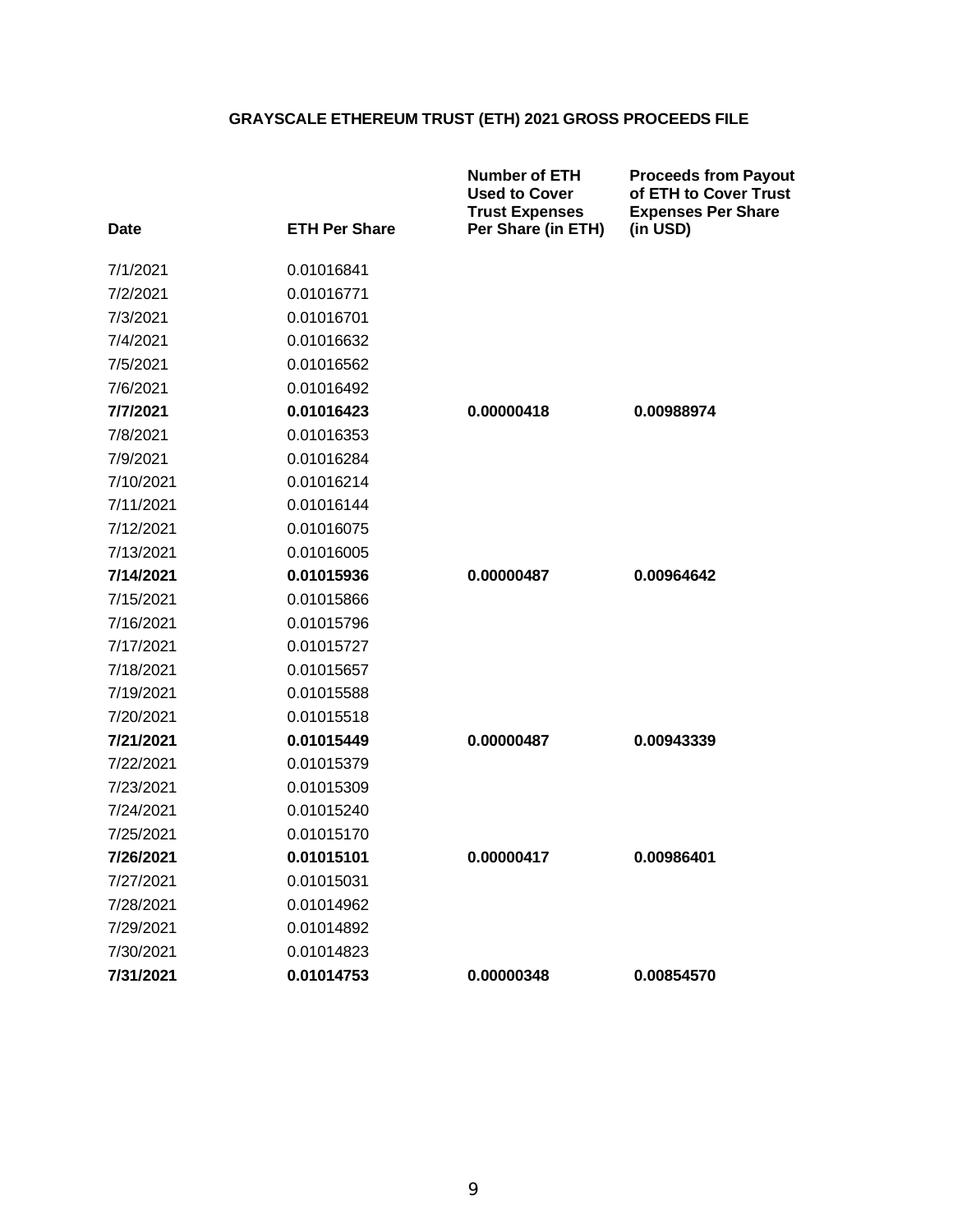| Date      | <b>ETH Per Share</b> | <b>Number of ETH</b><br><b>Used to Cover</b><br><b>Trust Expenses</b><br>Per Share (in ETH) | <b>Proceeds from Payout</b><br>of ETH to Cover Trust<br><b>Expenses Per Share</b><br>(in USD) |
|-----------|----------------------|---------------------------------------------------------------------------------------------|-----------------------------------------------------------------------------------------------|
| 8/1/2021  | 0.01014684           |                                                                                             |                                                                                               |
| 8/2/2021  | 0.01014614           |                                                                                             |                                                                                               |
| 8/3/2021  | 0.01014545           |                                                                                             |                                                                                               |
| 8/4/2021  | 0.01014475           |                                                                                             |                                                                                               |
| 8/5/2021  | 0.01014406           | 0.00000208                                                                                  | 0.00583369                                                                                    |
| 8/6/2021  | 0.01014336           |                                                                                             |                                                                                               |
| 8/7/2021  | 0.01014267           |                                                                                             |                                                                                               |
| 8/8/2021  | 0.01014197           |                                                                                             |                                                                                               |
| 8/9/2021  | 0.01014128           |                                                                                             |                                                                                               |
| 8/10/2021 | 0.01014058           |                                                                                             |                                                                                               |
| 8/11/2021 | 0.01013989           | 0.00000486                                                                                  | 0.01581302                                                                                    |
| 8/12/2021 | 0.01013920           |                                                                                             |                                                                                               |
| 8/13/2021 | 0.01013850           |                                                                                             |                                                                                               |
| 8/14/2021 | 0.01013781           |                                                                                             |                                                                                               |
| 8/15/2021 | 0.01013711           |                                                                                             |                                                                                               |
| 8/16/2021 | 0.01013642           |                                                                                             |                                                                                               |
| 8/17/2021 | 0.01013572           |                                                                                             |                                                                                               |
| 8/18/2021 | 0.01013503           | 0.00000486                                                                                  | 0.01473847                                                                                    |
| 8/19/2021 | 0.01013433           |                                                                                             |                                                                                               |
| 8/20/2021 | 0.01013364           |                                                                                             |                                                                                               |
| 8/21/2021 | 0.01013295           |                                                                                             |                                                                                               |
| 8/22/2021 | 0.01013225           |                                                                                             |                                                                                               |
| 8/23/2021 | 0.01013156           |                                                                                             |                                                                                               |
| 8/24/2021 | 0.01013086           |                                                                                             |                                                                                               |
| 8/25/2021 | 0.01013017           | 0.00000486                                                                                  | 0.01562485                                                                                    |
| 8/26/2021 | 0.01012948           |                                                                                             |                                                                                               |
| 8/27/2021 | 0.01012878           |                                                                                             |                                                                                               |
| 8/28/2021 | 0.01012809           |                                                                                             |                                                                                               |
| 8/29/2021 | 0.01012740           |                                                                                             |                                                                                               |
| 8/30/2021 | 0.01012670           |                                                                                             |                                                                                               |
| 8/31/2021 | 0.01012601           | 0.00000486                                                                                  | 0.01659095                                                                                    |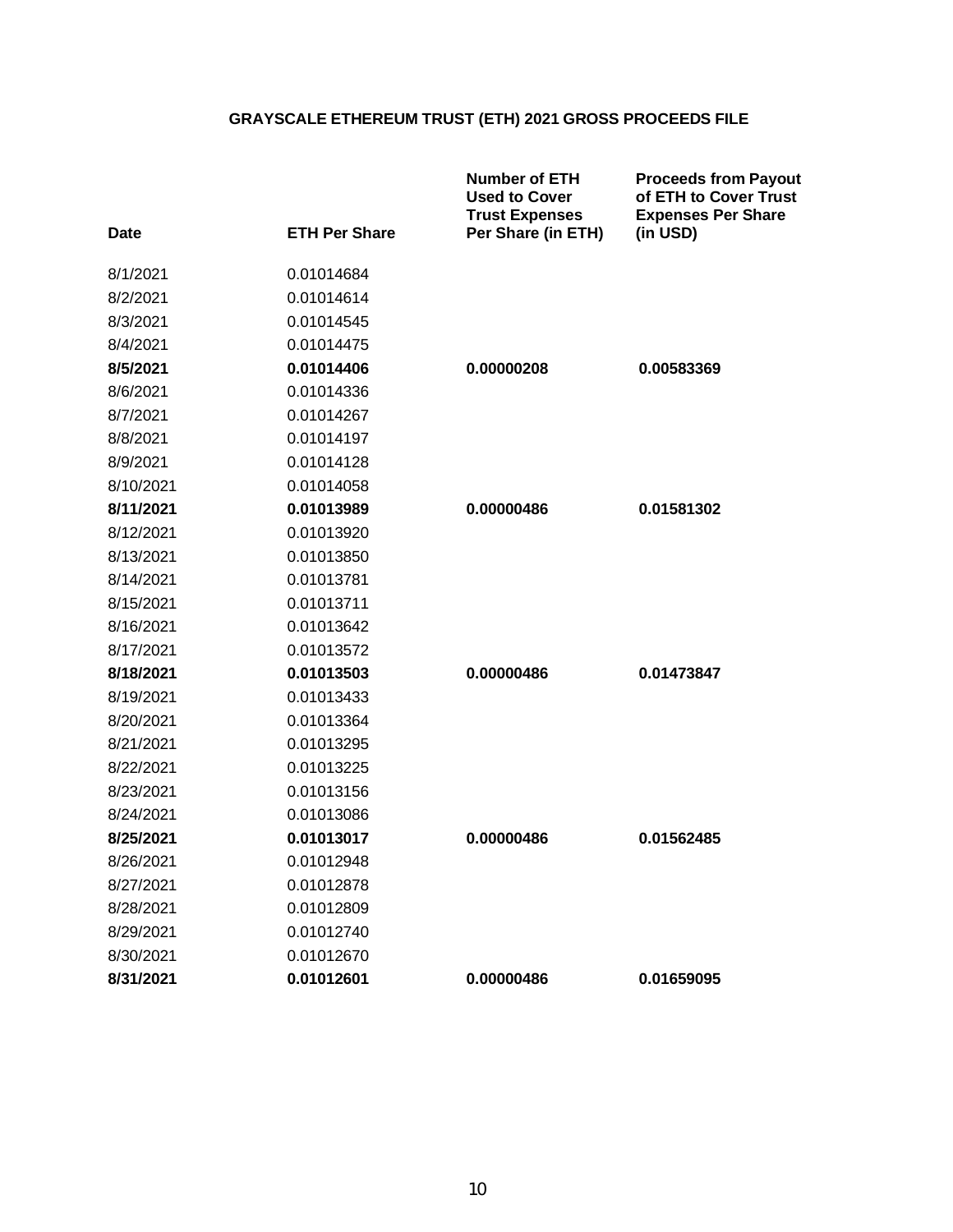| Date      | <b>ETH Per Share</b> | <b>Number of ETH</b><br><b>Used to Cover</b><br><b>Trust Expenses</b><br>Per Share (in ETH) | <b>Proceeds from Payout</b><br>of ETH to Cover Trust<br><b>Expenses Per Share</b><br>(in USD) |
|-----------|----------------------|---------------------------------------------------------------------------------------------|-----------------------------------------------------------------------------------------------|
| 9/1/2021  | 0.01012531           |                                                                                             |                                                                                               |
| 9/2/2021  | 0.01012462           |                                                                                             |                                                                                               |
| 9/3/2021  | 0.01012393           |                                                                                             |                                                                                               |
| 9/4/2021  | 0.01012323           |                                                                                             |                                                                                               |
| 9/5/2021  | 0.01012254           |                                                                                             |                                                                                               |
| 9/6/2021  | 0.01012185           |                                                                                             |                                                                                               |
| 9/7/2021  | 0.01012115           | 0.00000485                                                                                  | 0.01657542                                                                                    |
| 9/8/2021  | 0.01012046           |                                                                                             |                                                                                               |
| 9/9/2021  | 0.01011977           |                                                                                             |                                                                                               |
| 9/10/2021 | 0.01011907           |                                                                                             |                                                                                               |
| 9/11/2021 | 0.01011838           |                                                                                             |                                                                                               |
| 9/12/2021 | 0.01011769           |                                                                                             |                                                                                               |
| 9/13/2021 | 0.01011700           |                                                                                             |                                                                                               |
| 9/14/2021 | 0.01011630           | 0.00000485                                                                                  | 0.01625537                                                                                    |
| 9/15/2021 | 0.01011561           |                                                                                             |                                                                                               |
| 9/16/2021 | 0.01011492           |                                                                                             |                                                                                               |
| 9/17/2021 | 0.01011422           |                                                                                             |                                                                                               |
| 9/18/2021 | 0.01011353           |                                                                                             |                                                                                               |
| 9/19/2021 | 0.01011284           |                                                                                             |                                                                                               |
| 9/20/2021 | 0.01011215           |                                                                                             |                                                                                               |
| 9/21/2021 | 0.01011145           |                                                                                             |                                                                                               |
| 9/22/2021 | 0.01011076           | 0.00000485                                                                                  | 0.01467336                                                                                    |
| 9/23/2021 | 0.01011007           |                                                                                             |                                                                                               |
| 9/24/2021 | 0.01010938           |                                                                                             |                                                                                               |
| 9/25/2021 | 0.01010868           |                                                                                             |                                                                                               |
| 9/26/2021 | 0.01010799           |                                                                                             |                                                                                               |
| 9/27/2021 | 0.01010730           |                                                                                             |                                                                                               |
| 9/28/2021 | 0.01010661           |                                                                                             |                                                                                               |
| 9/29/2021 | 0.01010591           |                                                                                             |                                                                                               |
| 9/30/2021 | 0.01010522           | 0.00000623                                                                                  | 0.01864666                                                                                    |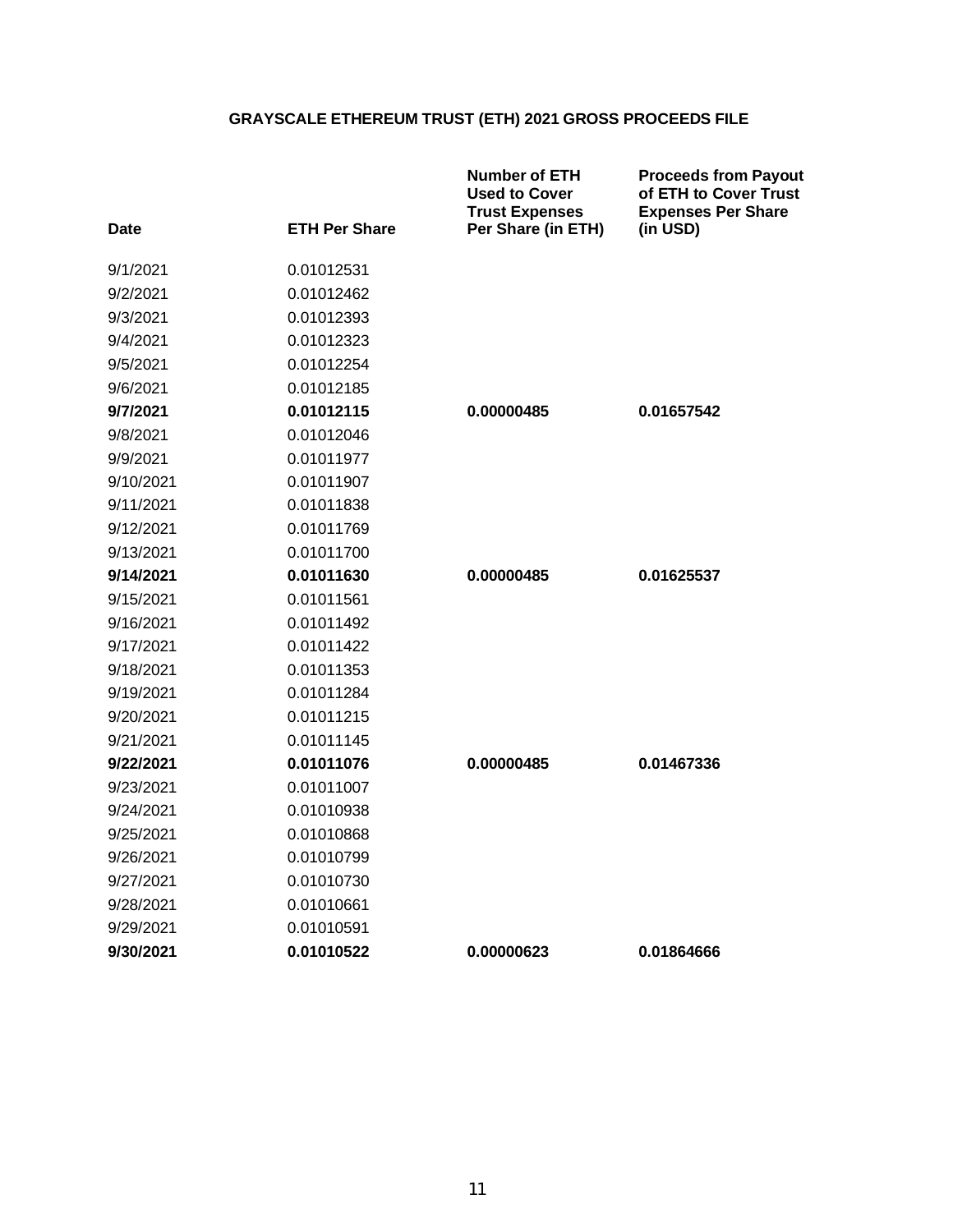| <b>Date</b> | <b>ETH Per Share</b> | <b>Number of ETH</b><br><b>Used to Cover</b><br><b>Trust Expenses</b><br>Per Share (in ETH) | <b>Proceeds from Payout</b><br>of ETH to Cover Trust<br><b>Expenses Per Share</b><br>(in USD) |
|-------------|----------------------|---------------------------------------------------------------------------------------------|-----------------------------------------------------------------------------------------------|
|             |                      |                                                                                             |                                                                                               |
| 10/1/2021   | 0.01010453           |                                                                                             |                                                                                               |
| 10/2/2021   | 0.01010384           |                                                                                             |                                                                                               |
| 10/3/2021   | 0.01010315           |                                                                                             |                                                                                               |
| 10/4/2021   | 0.01010245           |                                                                                             |                                                                                               |
| 10/5/2021   | 0.01010176           |                                                                                             |                                                                                               |
| 10/6/2021   | 0.01010107           |                                                                                             |                                                                                               |
| 10/7/2021   | 0.01010038           | 0.00000346                                                                                  | 0.01248063                                                                                    |
| 10/8/2021   | 0.01009969           |                                                                                             |                                                                                               |
| 10/9/2021   | 0.01009899           |                                                                                             |                                                                                               |
| 10/10/2021  | 0.01009830           |                                                                                             |                                                                                               |
| 10/11/2021  | 0.01009761           |                                                                                             |                                                                                               |
| 10/12/2021  | 0.01009692           |                                                                                             |                                                                                               |
| 10/13/2021  | 0.01009623           |                                                                                             |                                                                                               |
| 10/14/2021  | 0.01009554           | 0.00000484                                                                                  | 0.01836840                                                                                    |
| 10/15/2021  | 0.01009485           |                                                                                             |                                                                                               |
| 10/16/2021  | 0.01009415           |                                                                                             |                                                                                               |
| 10/17/2021  | 0.01009346           |                                                                                             |                                                                                               |
| 10/18/2021  | 0.01009277           |                                                                                             |                                                                                               |
| 10/19/2021  | 0.01009208           | 0.00000484                                                                                  | 0.01847944                                                                                    |
| 10/20/2021  | 0.01009139           |                                                                                             |                                                                                               |
| 10/21/2021  | 0.01009070           |                                                                                             |                                                                                               |
| 10/22/2021  | 0.01009001           |                                                                                             |                                                                                               |
| 10/23/2021  | 0.01008931           |                                                                                             |                                                                                               |
| 10/24/2021  | 0.01008862           |                                                                                             |                                                                                               |
| 10/25/2021  | 0.01008793           |                                                                                             |                                                                                               |
| 10/26/2021  | 0.01008724           |                                                                                             |                                                                                               |
| 10/27/2021  | 0.01008655           | 0.00000484                                                                                  | 0.01935481                                                                                    |
| 10/28/2021  | 0.01008586           |                                                                                             |                                                                                               |
| 10/29/2021  | 0.01008517           | 0.00000207                                                                                  | 0.00913216                                                                                    |
| 10/30/2021  | 0.01008448           |                                                                                             |                                                                                               |
| 10/31/2021  | 0.01008379           | 0.00000138                                                                                  | 0.00587314                                                                                    |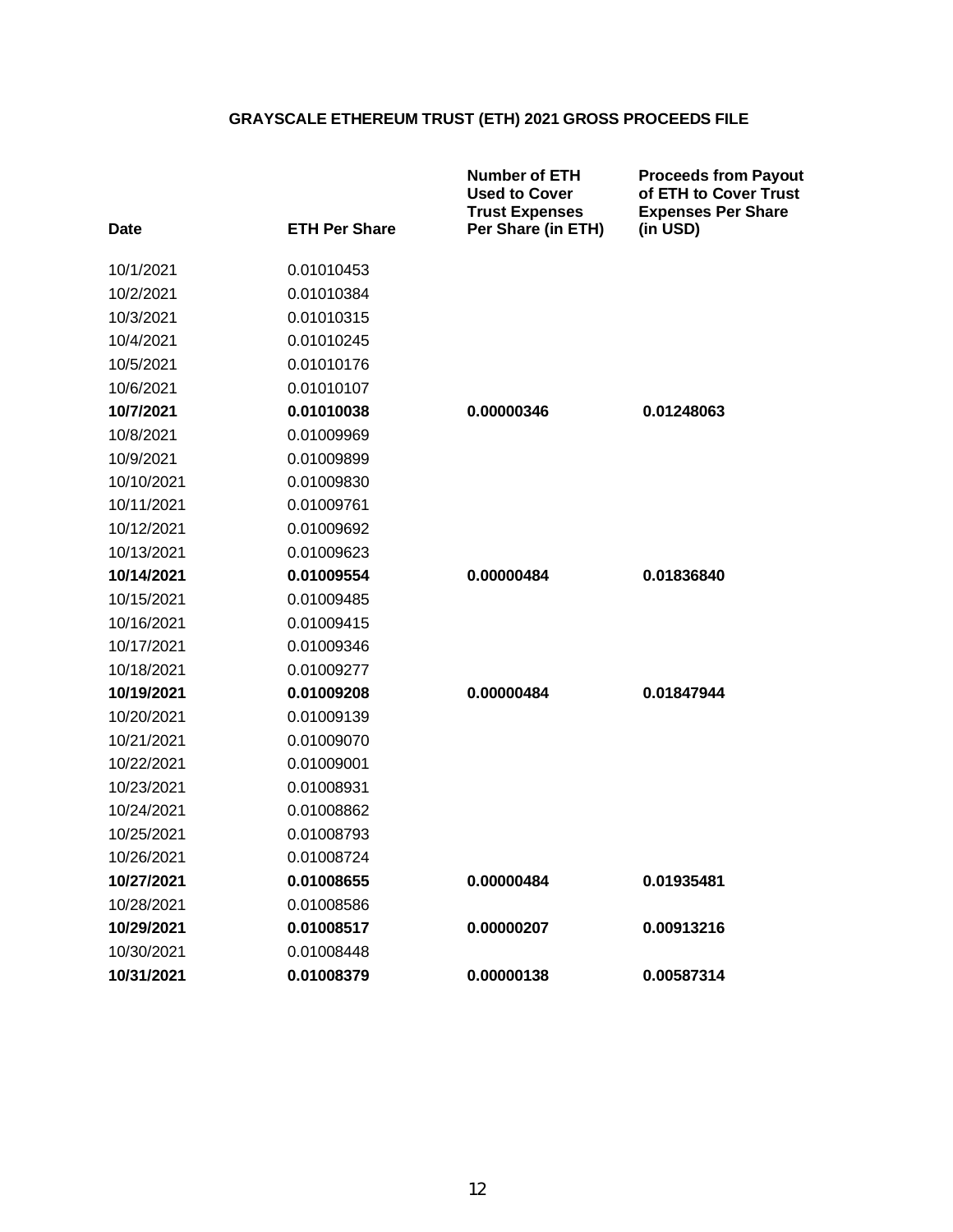| Date       | <b>ETH Per Share</b> | <b>Number of ETH</b><br><b>Used to Cover</b><br><b>Trust Expenses</b><br>Per Share (in ETH) | <b>Proceeds from Payout</b><br>of ETH to Cover Trust<br><b>Expenses Per Share</b><br>(in USD) |
|------------|----------------------|---------------------------------------------------------------------------------------------|-----------------------------------------------------------------------------------------------|
| 11/1/2021  | 0.01008310           |                                                                                             |                                                                                               |
| 11/2/2021  | 0.01008241           |                                                                                             |                                                                                               |
| 11/3/2021  | 0.01008172           |                                                                                             |                                                                                               |
| 11/4/2021  | 0.01008103           |                                                                                             |                                                                                               |
| 11/5/2021  | 0.01008034           | 0.00000276                                                                                  | 0.01243347                                                                                    |
| 11/6/2021  | 0.01007964           |                                                                                             |                                                                                               |
| 11/7/2021  | 0.01007895           |                                                                                             |                                                                                               |
| 11/8/2021  | 0.01007826           |                                                                                             |                                                                                               |
| 11/9/2021  | 0.01007757           |                                                                                             |                                                                                               |
| 11/10/2021 | 0.01007688           | 0.00000345                                                                                  | 0.01601486                                                                                    |
| 11/11/2021 | 0.01007619           |                                                                                             |                                                                                               |
| 11/12/2021 | 0.01007550           |                                                                                             |                                                                                               |
| 11/13/2021 | 0.01007481           |                                                                                             |                                                                                               |
| 11/14/2021 | 0.01007412           |                                                                                             |                                                                                               |
| 11/15/2021 | 0.01007343           |                                                                                             |                                                                                               |
| 11/16/2021 | 0.01007274           |                                                                                             |                                                                                               |
| 11/17/2021 | 0.01007205           | 0.00000483                                                                                  | 0.02058399                                                                                    |
| 11/18/2021 | 0.01007136           |                                                                                             |                                                                                               |
| 11/19/2021 | 0.01007067           |                                                                                             |                                                                                               |
| 11/20/2021 | 0.01006998           |                                                                                             |                                                                                               |
| 11/21/2021 | 0.01006929           |                                                                                             |                                                                                               |
| 11/22/2021 | 0.01006860           |                                                                                             |                                                                                               |
| 11/23/2021 | 0.01006791           |                                                                                             |                                                                                               |
| 11/24/2021 | 0.01006722           | 0.00000483                                                                                  | 0.02064066                                                                                    |
| 11/25/2021 | 0.01006654           |                                                                                             |                                                                                               |
| 11/26/2021 | 0.01006585           |                                                                                             |                                                                                               |
| 11/27/2021 | 0.01006516           |                                                                                             |                                                                                               |
| 11/28/2021 | 0.01006447           |                                                                                             |                                                                                               |
| 11/29/2021 | 0.01006378           |                                                                                             |                                                                                               |
| 11/30/2021 | 0.01006309           | 0.00000483                                                                                  | 0.02244296                                                                                    |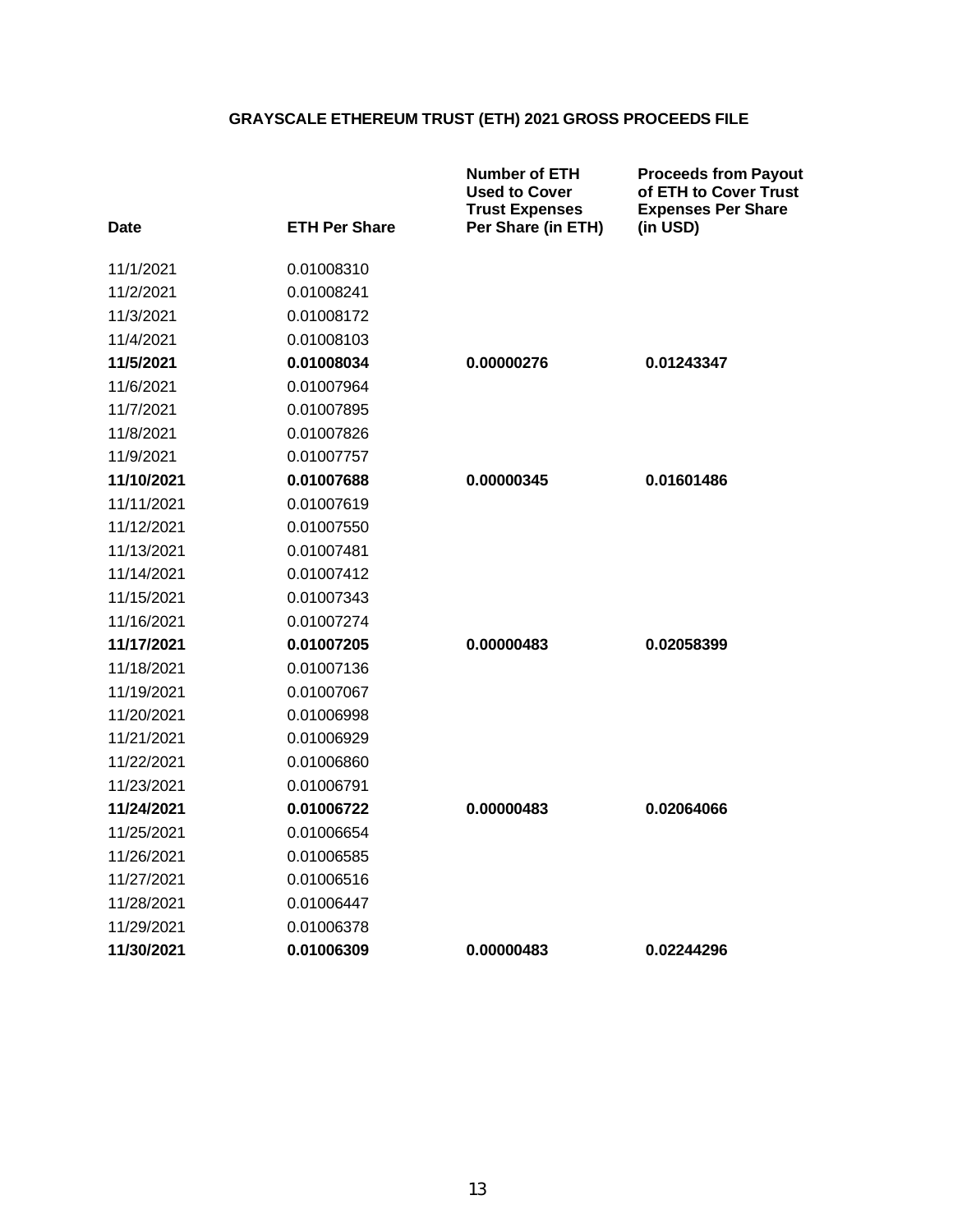| <b>Date</b>  | <b>ETH Per Share</b> | <b>Number of ETH</b><br><b>Used to Cover</b><br><b>Trust Expenses</b><br>Per Share (in ETH) | <b>Proceeds from Payout</b><br>of ETH to Cover Trust<br><b>Expenses Per Share</b><br>(in USD) |
|--------------|----------------------|---------------------------------------------------------------------------------------------|-----------------------------------------------------------------------------------------------|
| 12/1/2021    | 0.01006240           |                                                                                             |                                                                                               |
| 12/2/2021    | 0.01006171           |                                                                                             |                                                                                               |
| 12/3/2021    | 0.01006102           |                                                                                             |                                                                                               |
| 12/4/2021    | 0.01006033           |                                                                                             |                                                                                               |
| 12/5/2021    | 0.01005964           |                                                                                             |                                                                                               |
| 12/6/2021    | 0.01005895           |                                                                                             |                                                                                               |
| 12/7/2021    | 0.01005826           |                                                                                             |                                                                                               |
| 12/8/2021    | 0.01005758           |                                                                                             |                                                                                               |
| 12/9/2021    | 0.01005689           | 0.00000482                                                                                  | 0.01989818                                                                                    |
| 12/10/2021   | 0.01005620           |                                                                                             |                                                                                               |
| 12/11/2021   | 0.01005551           |                                                                                             |                                                                                               |
| 12/12/2021   | 0.01005482           |                                                                                             |                                                                                               |
| 12/13/2021   | 0.01005413           |                                                                                             |                                                                                               |
| 12/14/2021   | 0.01005344           |                                                                                             |                                                                                               |
| 12/15/2021   | 0.01005275           |                                                                                             |                                                                                               |
| 12/16/2021   | 0.01005207           | 0.00000482                                                                                  | 0.01938118                                                                                    |
| 12/17/2021   | 0.01005138           |                                                                                             |                                                                                               |
| 12/18/2021   | 0.01005069           |                                                                                             |                                                                                               |
| 12/19/2021   | 0.01005000           |                                                                                             |                                                                                               |
| 12/20/2021   | 0.01004931           |                                                                                             |                                                                                               |
| 12/21/2021   | 0.01004862           |                                                                                             |                                                                                               |
| 12/22/2021   | 0.01004794           | 0.00000482                                                                                  | 0.01931160                                                                                    |
| 12/23/2021   | 0.01004725           |                                                                                             |                                                                                               |
| 12/24/2021   | 0.01004656           |                                                                                             |                                                                                               |
| 12/25/2021   | 0.01004587           |                                                                                             |                                                                                               |
| 12/26/2021   | 0.01004518           |                                                                                             |                                                                                               |
| 12/27/2021   | 0.01004450           |                                                                                             |                                                                                               |
| 12/28/2021   | 0.01004381           |                                                                                             |                                                                                               |
| 12/29/2021   | 0.01004312           |                                                                                             |                                                                                               |
| 12/30/2021   | 0.01004243           |                                                                                             |                                                                                               |
| 12/31/2021   | 0.01004174           | 0.00000688                                                                                  | 0.02507770                                                                                    |
| <b>TOTAL</b> |                      | 0.00025413                                                                                  | 0.70777602                                                                                    |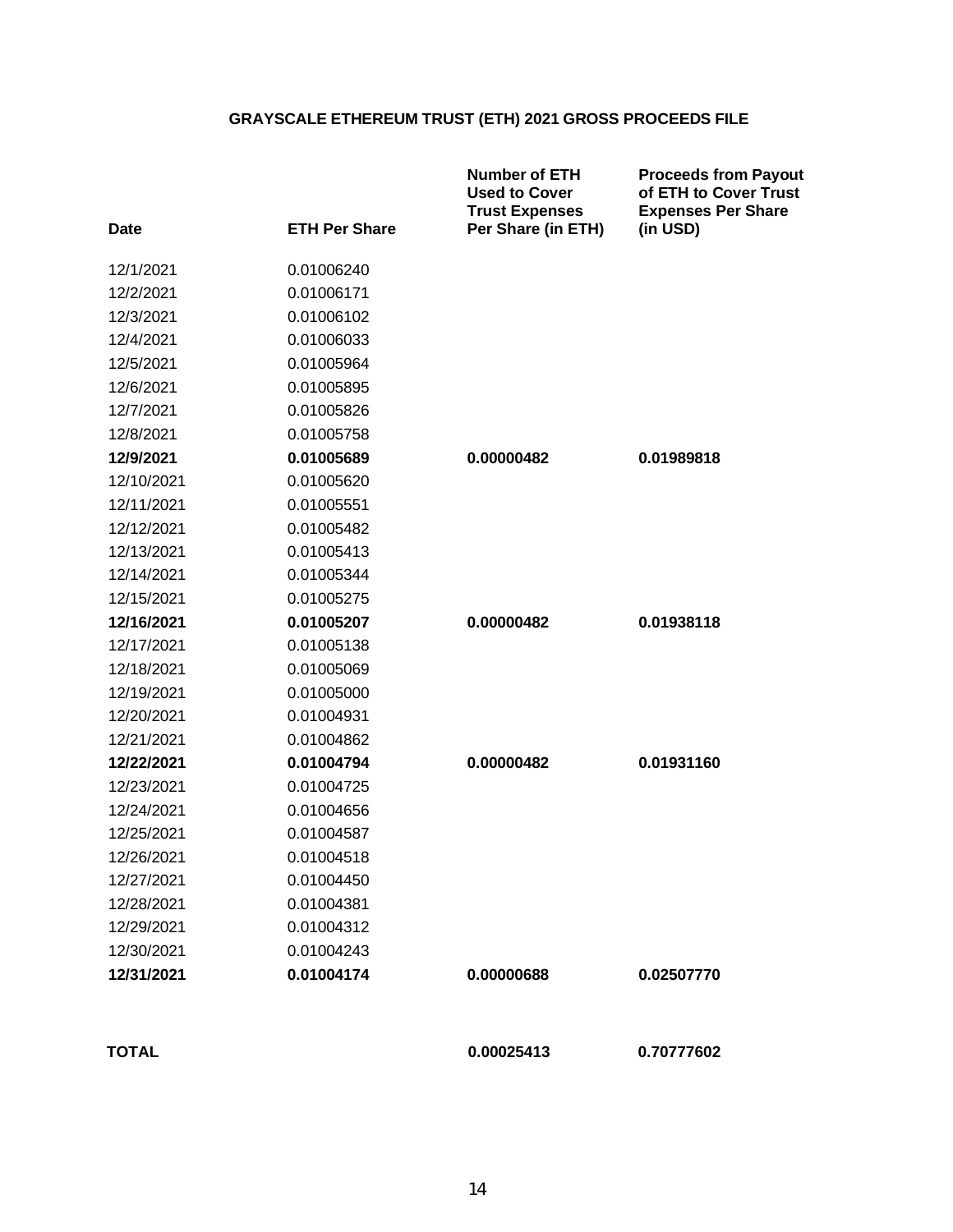**Grayscale Ethereum Trust (ETH) Gross Proceeds and Expense Files show ETH tokens per share owned in the Trust, as well as ETH tokens paid out, proceeds, and expenses per share in the Trust. You can use this information to calculate your share of Trust expenses, and your gain or loss on sale of ETH tokens to pay such expenses.**

**The Trust holds no assets other than ETH tokens. Accordingly, when expenses are incurred, Trust assets (i.e., ETH tokens) are sold to cover the expenses. The following example illustrates the tax consequences to the Shareholder. In Step 1, we discuss how a Shareholder would determine his or her stake in the Trust (i.e., how many ETH tokens they own). In Step 2, we discuss how much of his or her stake is sold throughout the year to cover expenses (and how many ETH tokens they still own). In Step 3, we determine the Shareholder's basis in the ETH tokens sold by the Trust. Gain or loss from this sale is determined in relation to the basis of the assets sold. In Step 4, we determine the gain or loss from the sale of the assets and where the gain or loss is reported on the Shareholder's tax return. In Step 5, we calculate the Shareholder's portion of the Trust's expenses. In Step 6, we determine the Shareholder's new balance of ETH tokens at the end of the year and his or her new cost basis in those ETH tokens.**

**The following example is for illustrative purposes only and is not intended to be construed as tax advice. Shareholders should consult a tax professional in the use of their information on their respective tax returns.**

**Example: Shareholder XYZ purchases 20,000 Trust shares on 2/10/2021 at a price of \$18.12 per share for a total purchase price of \$362,400. Shareholder XYZ had no other purchases or sales of Trust shares during 2021 and held the shares for the remainder of 2021.**

### **Step 1: Identify the shareholder's pro rata ownership of Ethereum**

Locate the Ethereum Per Share amount on Shareholder XYZ's purchase date of 2/10/2021 in the gross proceeds file. In this example the number is 0.01026709. This represents the number of ETH tokens per share on that date.

For Shareholder XYZ, the total amount of ETH tokens owned for its 2/10/2021 purchase is 205.34180000 (0.01026709 per share multiplied by 20,000 shares purchased on 2/10/2021). Note: This step should be completed for each date on which Trust shares were purchased.

### **Step 2: Calculate the Ethereum paid out from Shareholder XYZ's account during 2021 to pay expenses**

The ETH tokens paid out per share during 2021 includes the cumulative amounts of all ETH token payouts for the period which includes the day after the purchase date of 2/10/2021 through the day before payout date.

During 2021 the amount of ETH tokens paid out after the 2/10/2021 purchase date is 0.00022528 per share. This is determined by taking the total amount of ETH tokens per share paid out in 2021 (0.00025413) and subtracting the amount of ETH tokens paid out prior to the purchase (0.00002184 from January plus 0.00000701 (10/28 multiplied by 0.00001963 from February)). Then multiply this number (0.00022528) by the number of shares owned (20,000) for a total of 4.50558571 ETH tokens paid to cover trust expenses.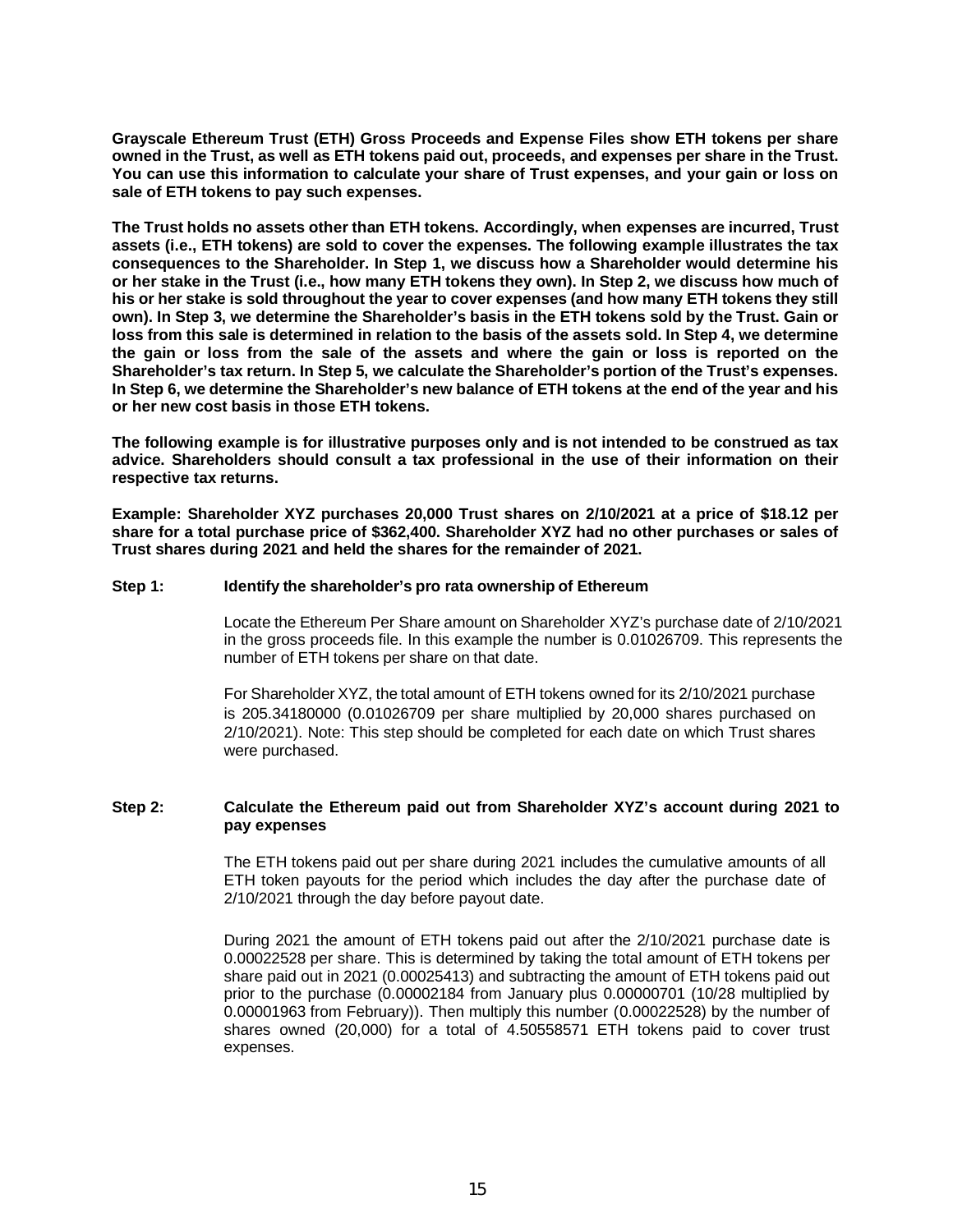### **Step 3: Calculate Shareholder's cost basis in Ethereum paid out from Shareholder's account**

| Total ETH tokens payout (Step 2) | 4.50558571<br>------------------------- | \$362,400 |
|----------------------------------|-----------------------------------------|-----------|
| ETH tokens acquired (Step 1)     | 205.34180000                            |           |
| Cost Basis of ETH token payout   | \$7,951.74                              |           |

#### **Step 4: Calculate Shareholder's gain or loss on Ethereum payout for each lot purchased**

Identify all proceeds per share received by the Trust after Shareholder XYZ's 2/10/2021 purchase date. During 2021, periodic payouts for the period 2/11/2021 through 12/31/2021 generated proceeds per share of \$0.66894815 (total proceeds of payout of ETH tokens for the year, \$0.70777602, less \$0.03882787, which is the proceeds of payouts made prior to purchase [\$0.02713399 from January] plus \$0.01169388 from the first ten days in February). Therefore, Shareholder XYZ's gain or loss is determined as follows:

| Total Proceeds: \$0.66894815 per share X 20,000 shares | $\mathcal{F}$ | 13.378.96 |
|--------------------------------------------------------|---------------|-----------|
| Less: Total cost basis of ETH tokens payout (Step 3)   |               | 7,951.74  |
| Total Reportable Gain/(Loss)                           |               | 5.427.22  |
| (To be Reported on Shareholder's Form 1040 Schedule D) |               |           |

### **Step 5: Calculate Shareholder's investment expenses**

Identify all expenses per share paid by the Trust after Shareholder XYZ's 2/10/2021 purchase date. During 2021, the expenses were paid periodically, and for the period of 2/11/2021 through 12/31/2021 amounted to \$0.66894815 per share. Therefore, Shareholder XYZ's expenses are as follows:

| Total Expenses Per Share (Step 4) | \$ 0.66894815 |
|-----------------------------------|---------------|
| <b>Total Shares</b>               | 20.000        |
| <b>Total Expense</b>              | 13,378.96     |

#### **Step 6: Calculate Shareholder's Adjusted Ethereum Held and Cost Basis**

| ETH tokens Purchased in 2/10/2021 (Step 1)          | 205.34180000      |
|-----------------------------------------------------|-------------------|
| Less: ETH token payout during 2021 (Step 2)         | <u>4.50558571</u> |
| Adjusted Shareholder's ETH tokens at 12/31/2021     | 200.83621429      |
|                                                     |                   |
| Original Purchase Cost on 2/10/2021                 | \$362,400.00      |
| Less: Cost of ETH token payout during 2021 (Step 3) | 7.951.74          |
| Adjusted Shareholder's basis at 12/31/2021          | \$ 354,448.26     |